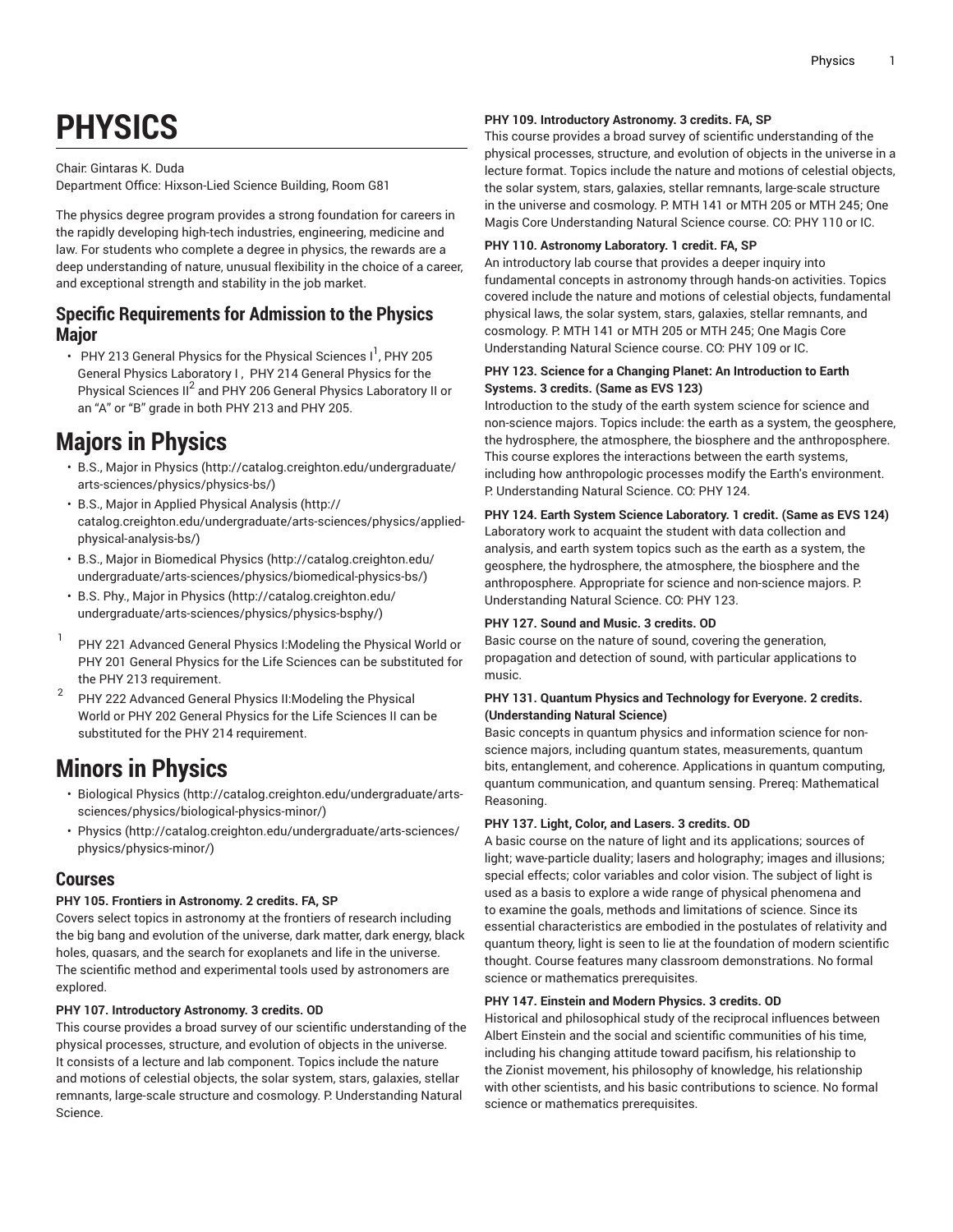# **PHY 157. Sustainable Energy. 2 credits. SP**

Uses fundamental physical principles and hands-on exploration to develop an understanding of the energy sources available for our use. Covers current trends in energy production and consumption and an evaluation of the potential for a sustainable energy supply. Societal, technical and ethical considerations related to energy usage are emphasized.

# **PHY 187. Conceptual Physics. 2 credits. FA**

Basic physics concepts and principles in areas of motion, force and energy, liquids and gases, thermodynamics, electricity and magnetism, light, sound, and x-ray and nuclear radiations, with examples from daily life as illustrations. Includes practice in conceptual, mathematical, graphical and statistical solution techniques of simple physics problems.

#### **PHY 188. Physics in the Everyday World. 1 credit. OD**

Experimental investigation of physical concepts as applied to geology, astronomy, motion, fluids, electricity, magnetism, waves, and quantum physics. This course may be taken by itself or in combination with PHY 127, 137, 147, or 187. No formal science or mathematics prerequisites.

#### **PHY 191. Exploring the Frontiers of Physics. 1 credit. OD**

Survey of the current research frontier in the physical sciences. Each week, faculty will introduce and lead a discussion on a contemporary research field, focusing on the scientific and social significance. No formal math or science pre-requisites, intended for students interested in pursuing careers in the physical sciences. Repeatable to a maximum of 4 credits.

# **PHY 195. Selected Topics in Physics. 1-6 credits. OD**

A physics project or special study in physics outside the normal curricular boundaries.

#### **PHY 201. General Physics for the Life Sciences. 3 credits. FA, SP, SU**

First semester of the general physics sequence for life sciences majors. Topics include kinematics, Newton's laws of motion, conservation of momentum and energy, rotational dynamics, thermodynamics, and fluids. P: MTH 139 or higher OR co-req of MTH 231 or higher. CO: PHY 205.

#### **PHY 202. General Physics for the Life Sciences II. 3 credits. FA, SP, SU**

Second semester of the general physics sequence for life science majors. Topics include waves, electricity, magnetism, optics and modern physics. P: PHY 201 or PHY 213 or PHY 221 or DC; CO: PHY 206 or DC.

#### **PHY 205. General Physics Laboratory I. 1 credit. FA, SP, SU**

Laboratory work designed to acquaint the student with the measurement and uncertainty, error analysis, and physics topics such as thermodynamics and fluids. CO: PHY 201 or PHY 213 or PHY 221.

# **PHY 206. General Physics Laboratory II. 1 credit. FA, SP, SU**

This lab is designed to accompany PHY 202, PHY 214 or PHY 222. In addition to laboratory activities, one contact hour of weekly lecture is included. Topics include oscillations, waves, optics, and d.c. circuits. This course is algebra-based. P: PHY 205; CO: PHY 202 or PHY 214 or PHY 222 or DC.

# **PHY 213. General Physics for the Physical Sciences I. 3 credits. FA, SP**

First semester of the general physics sequence for physical science majors. Topics include kinematics, Newton's laws of motion, conservation of momentum and energy, rotational dynamics, thermodynamics, and fluids. CO: MTH 245 and; PHY 205 or PHY 223 or department consent.

# **PHY 214. General Physics for the Physical Sciences II. 3 credits. FA, SP**

Second semester of the general physics sequence which is intended for students majoring in the physical sciences. Lecture and discussion. Topics include oscillations, waves, optics, electricity and magnetism, and modern physics. Calculus based. P: PHY 213 or PHY 221 or PHY 201, or MTH 245; CO: PHY 206 or DC.

# **PHY 221. Advanced General Physics I:Modeling the Physical World. 3 credits. FA**

First semester in the physics sequence with a particular emphasis on mathematical modeling. Course is taught jointly with MTH 249. Topics include kinematics, Newton's laws of motion, conservation of momentum and energy, rotational dynamics, and fluids. P: MTH 245; CO: MTH 249.

# **PHY 222. Advanced General Physics II:Modeling the Physical World. 3 credits. SP**

Second semester in the physics sequence with a particular emphasis on mathematical modeling. Course is taught jointly with MTH 349. Topics include oscillations, waves, optics, electricity and magnetism, and modern physics. P: PHY 221 or IC; CO: MTH 349.

#### **PHY 223. Project Physics Laboratory I. 1 credit.**

Project-based laboratory experiences to acquaint the student with physical phenomena, instrumentation and research methods in physics. Topics include kinematics, Newton's laws of motion, conservation of momentum and energy, rotational dynamics, thermodynamics, and fluids. CO: PHY 213.

# **PHY 224. Project Physics Laboratory II. 1 credit.**

Project-based laboratory experiences to acquaint the student with physical phenomena, instrumentation and research methods in physics. Topics include oscillations, waves, optics, electricity and magnetism, DC and AC circuits, and modern physics. P or CO: PHY 222.

#### **PHY 301. Modern Physics. 3 credits. FA, SP**

An introduction to relativity and quantum physics. Special theory of relativity; quantization of electrical charge, energy and light; Bohr model of the atom; wave aspect of particles; wave-particle duality; Schroedinger equation in one dimension; applications of relativity and quantum theory in atomic, nuclear, and elementary particle physics. P. PHY 214 or PHY 222 or 202; and MTH 246.

#### **PHY 302. Modern Physics Laboratory. 1 credit. FA**

Laboratory work designed to acquaint the student with the quantization of electrical charge, energy and light, and the wave aspect of particles. CO: PHY 301. P: One Magis Core Mathematical Reasoning course.

#### **PHY 303. Electronics Laboratory. 1 credit. FA**

Basic course in electronics. Laboratory experiments include an introduction to measuring instruments, and applications of solid state components, and analog and digital integrated circuits. P. PHY 214 or PHY 222 or PHY 202.

#### **PHY 351. Physics in Medicine. 3 credits. AY, FA**

A review of basic physics as it applies to radiation and the human body followed by an overview of major topics in the field of medical physics: x-rays and their uses in medical imaging, physics of nuclear medicine imaging, ultrasound imaging, magnetic resonance imaging, radiation therapy for cancer, and radiation biology. P: PHY 214 or PHY 222 or PHY 202.

#### **PHY 353. Introduction to Biological Physics. 3 credits. AY, FA**

An introduction to the application of physics to the microscopic world of the living cell. Topics include: Diffusion, fluid dynamics at low Reynoldsnumber, thermodynamics of microscopic systems, chemical and entropic forces, self-assembly of ordered structures, mechanical and nerve impulses. P: PHY 214 or PHY 222 or PHY 202; and MTH 246.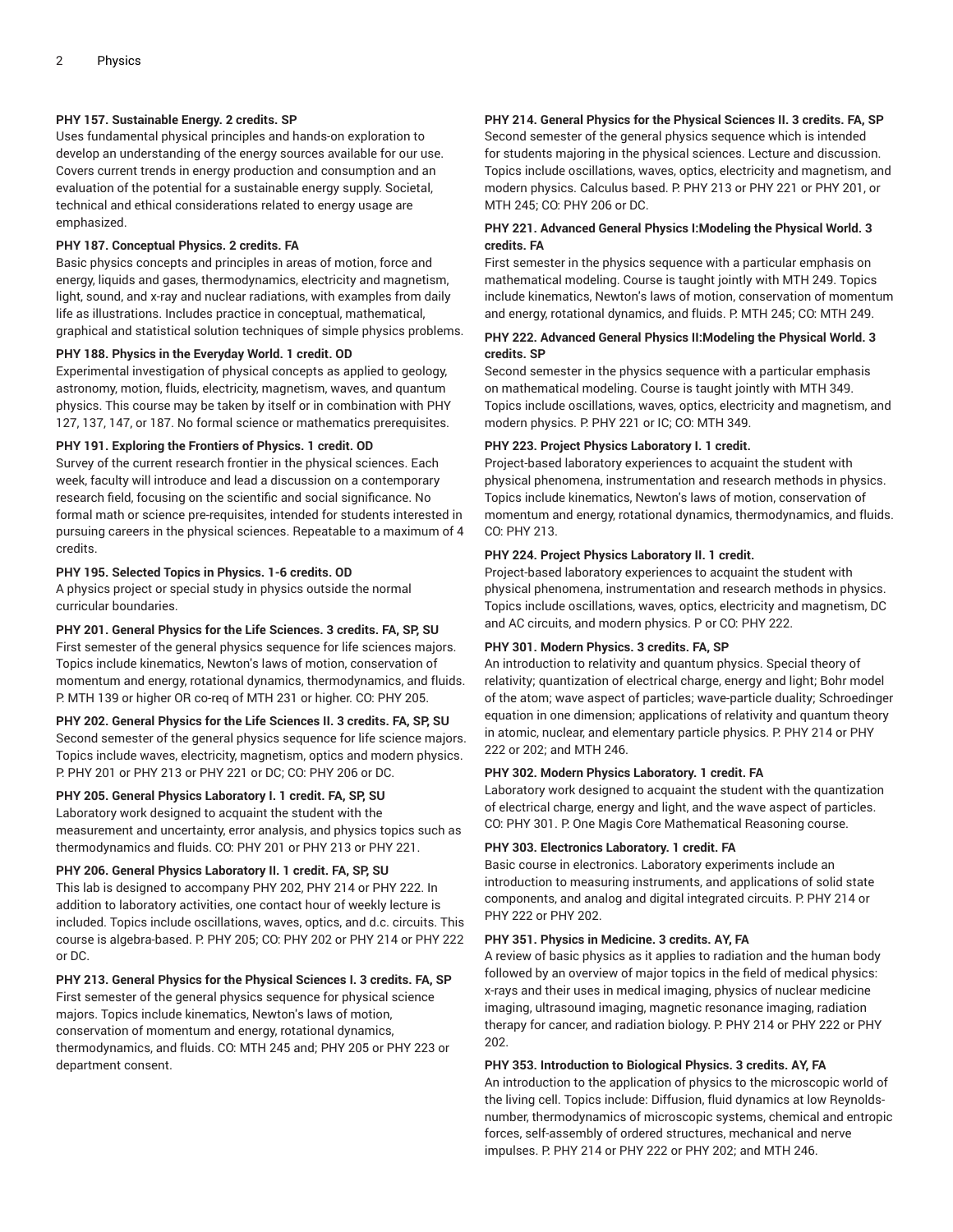# **PHY 397. Research Methods. 2 credits.**

This course covers the foundational skills needed by students to conduct research in theoretical and experimental physics. Course topics include an introduction to scientific computing, measurement, data analysis, and error propagation, basic electronics skills, scientific writing, and an introduction to mathematical software packages. P. PHY 205; PHY 206; Mathematical Reasoning course.

# **PHY 471. Classical Mechanics. 3 credits. SP**

Review of particle dynamics, the harmonic oscillator, rigid body mechanics, generalized coordinates; introduction to Lagrange's and Hamilton's equations. P: PHY 214 or PHY 222 or PHY 202; CO: MTH 347 or MTH 349 or MTH 350 or Instructor Consent.

# **PHY 481. Electricity and Magnetism. 3 credits. FA**

Development of Maxwell's equations; Laplace's and Poisson's equations and boundary value problems; electromagnetic waves. P: PHY 214 or PHY 222 or PHY 202; and MTH 347.

# **PHY 491. Seminar. 1 credit. FA, SP**

Undergraduate seminar. Training in the organization and presentation of papers on advanced topics in physics. May be repeated to a maximum of three credits. P: IC, One Magis Core Oral Communication course and One Magis Core Contemporary Composition course.

# **PHY 493. Directed Independent Readings. 1-3 credits. FA, SP, SU**

A readings project under the guidance of a member of the faculty. Credit by arrangement. May be repeated to a maximum of six hours. P. IC.

# **PHY 495. Directed Independent Study. 1-3 credits. FA, SP, SU**

A study project under the guidance of a member of the faculty. Credit by arrangement. May be repeated to a maximum of six hours. P: IC.

# **PHY 497. Directed Independent Research. 0-3 credits. FA, SP, SU**

A research project under the guidance of a member of the faculty. Credit by arrangement. May be repeated to a maximum of six hours. P: IC.

#### **PHY 499. Research Capstone. 1 credit.**

This course serves as a capstone experience for undergraduate research. Students will organize and present, in written form, a comprehensive summary of their research project. Topics include literature search techniques and review, the use of bibliography and citation managers, scientific writing, peer review, and how to make scientific presentations. P: PHY 397; Contemporary Composition course. Co: PHY 497.

# **PHY 511. Physical Optics. 3 credits.**

Mathematical representation of waves; interference, diffraction and polarization; coherence and incoherence; lasers; Fourier analysis and synthesis. P: PHY 214 or PHY 222 or PHY 202.

# **PHY 512. Optics Laboratory. 1 credit.**

Experiments in geometrical and physical optics: interferometry; lasers and holography; analytical methods based on optical principles. 3L. CO: PHY 511.

# **PHY 521. Electronics For Scientists. 3 credits. FA, OD**

Basic course in electronics. Laboratory experiments include an introduction to measuring instruments, solid state components, and digital and logic circuits. Lecture closely follows the experiments. 1R, 5L. P: PHY 214 or PHY 222 or PHY 202.

# **PHY 522. Electric Circuits. 3 credits. FA, OD**

Kirchhoff's Laws. Solutions to homogeneous and non-homogeneous linear systems in electronics. AC and DC circuit response. Computerassisted modeling of circuits. P. IC.

# **PHY 531. Quantum Mechanics. 3 credits. FA**

Development of the formalism of non-relativistic quantum mechanics; applications to the harmonic oscillator, the hydrogen atom, square-well potential, and scattering. P. PHY 301 and PHY 471.

# **PHY 541. Thermodynamics And Statistical Mechanics. 3 credits. FA**

Laws of thermodynamics, thermodynamic variables, thermodynamic potentials; kinetic theory, distribution functions, classical and quantum statistics. P: PHY 214 or CHM 331 or PHY 222 or PHY 202; and MTH 246.

# **PHY 551. Mathematical Physics. 3 credits. FA**

Mathematical methods for the representation of physical processes in space and time. Fourier and other complete representations; vector calculus; tensors and matrices. Selection and emphasis on topics keyed to needs of students enrolled. P: PHY 212 or PHY 222; MTH 347.

#### **PHY 553. Computational Physics. 3 credits. OD**

The course offers an introduction to scientific computing techniques for physics students. The course will offer training in computational software and programming language to model complex systems and/or to analyze data. Examples are drawn from a variety of subfields of physics. P: PHY 214 or PHY 222 or DC.

# **PHY 559. Gravitation and Cosmology. 3 credits. OD**

An introduction to standard big bang cosmology utilizing Einstein's general theory of relativity. Topics in relativity will include tensor analysis, Reimannian geometry, and the Einstein equation. Topics in cosmology will include the Friedman-Robertson-Walker metric, the age of the universe, dark matter and dark energy, and early universe thermodynamics. P. PHY 301.

#### **PHY 561. Nuclear Physics. 3 credits. OD**

Application of elementary quantum mechanical theory and relativity to the study of nuclear structure, radioactive decay, and nuclear models. P: PHY 531.

# **PHY 562. Nuclear Instruments And Methods. 2 credits. OD**

Laboratory work in nuclear physics designed to teach the methods and procedures of experimental nuclear physics at an advanced level and to familiarize the student with modern research equipment and its use. 3L. P: PHY 302 or IC.

#### **PHY 563. High Energy Nuclear Physics. 1 credit. OD**

Students will read and discuss original journal articles related to the historical development of high energy physics. P. PHY 214 or PHY 222 or PHY 202; and MTH 246; or IC.

#### **PHY 565. Radiation Biophysics. 3 credits.**

A systematic study of the mechanisms by which ionizing radiation affect cells and biomolecules, pertaining to radiation therapy. Topics include: Physical mechanisms for radiation absorption, Kerma, dose, LET, track structure, water radiochemistry, mathematical survival models, DNA damage, repair mechanisms, RBE, OER, linear no-threshold model, bystander effects, and dose fractionation. P: Permission of instructor.

#### **PHY 566. Physics of Medical Imaging I. 3 credits.**

A systemic study of medical imaging including projection x-ray, mammography, fluoroscopy, and computed tomography. For each imaging modality, the mathematical foundation, physical mechanisms, technology involved in clinical implementation, technique strengths and limitations, quantification of image quality, and routine quality assurance procedures will be examined. P: Permission of instructor.